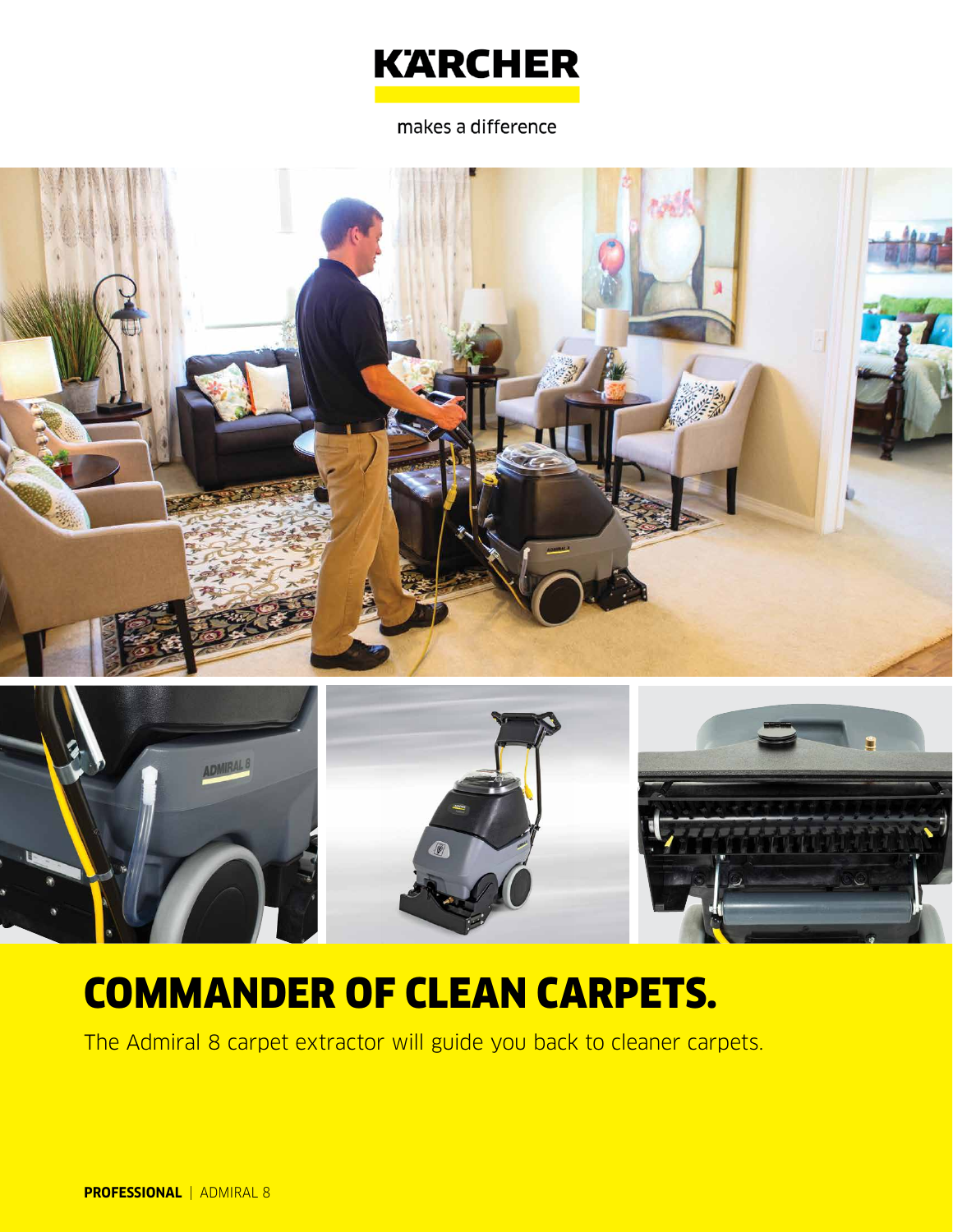### **Commander of clean carpets.**

Watch your carpet transform back to its original state with the powerful, high-speed Admiral 8. Make quick work of your soiled floors with the impressive cleaning value of this machine. Everything about it is a breeze to use from the intuitive, ergonomic controls to the easy to adjust brush settings.





### **1 Restore your floors**

- Efficiently deep cleans carpet
- Floating tvacuum shoe follows the contour of the carpet for superior recovery
- Brush setting easily adjusts to eight cleaning positions for maximum performance and a storage position increases brush life

### **2 Make your job easier and quicker**

- Adjustable handle with easy-to-use, fingertip controls for superior maneuverability and operator comfort
- No-hose design makes it simple to fill and empty
- Intuitive controls make training a breeze
- Ergonomic design reduces operator fatigue
- Accessory tools easily attach to quick-connect ports for cleaning upholstery, stairs, and other detail areas



- Deep extraction value
- Robust design built for reliability
- Powerful three stage, bypass, 1.5 hp vac motor
- Optional hard floor cleaning kit increases versatility and value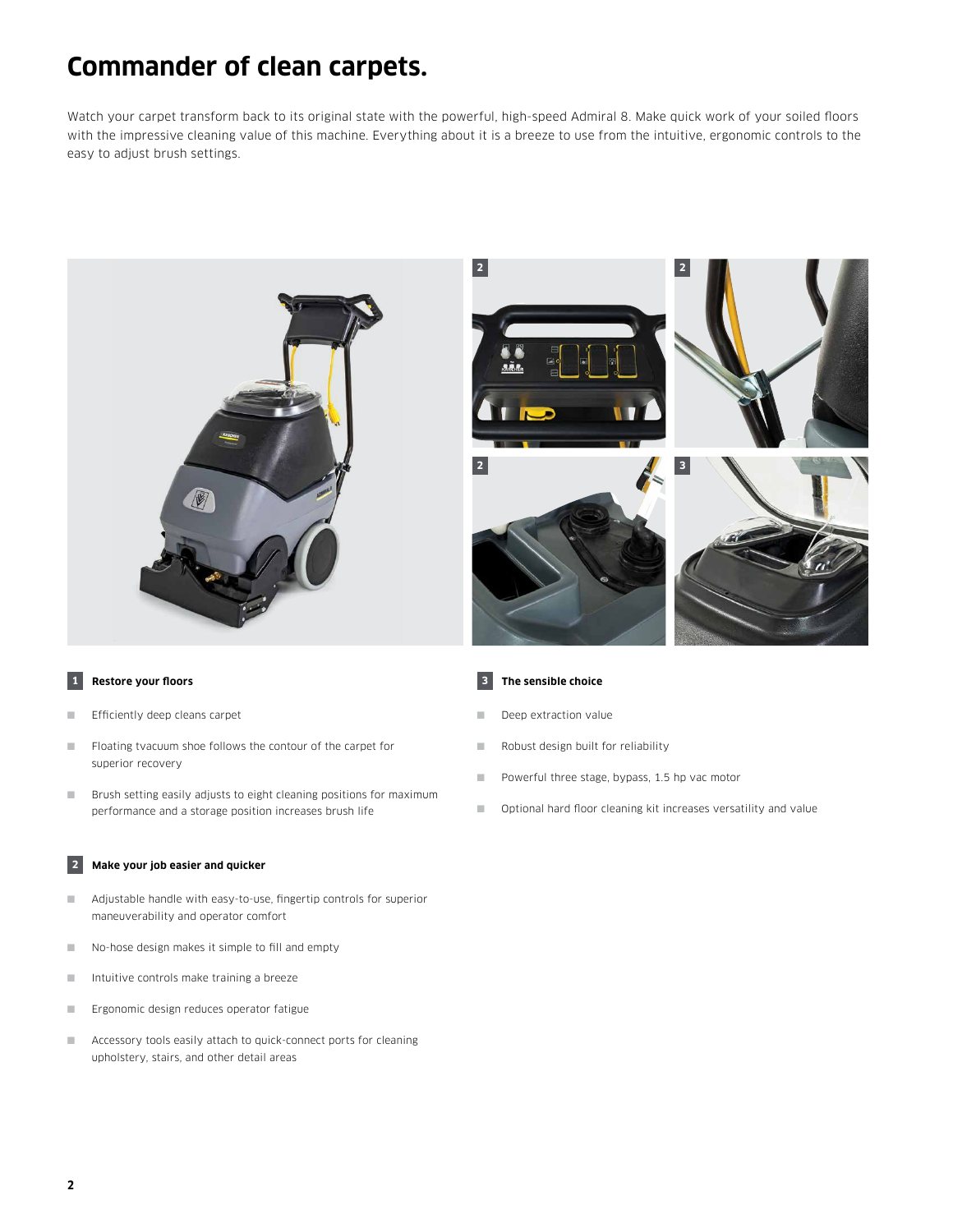## **Technical data and equipment.**



|                                 |                | <b>ADMIRAL 8</b> |  |  |
|---------------------------------|----------------|------------------|--|--|
| <b>TECHNICAL SPECIFICATIONS</b> |                |                  |  |  |
| Cleaning path                   | in             | 15               |  |  |
| Productivity (practical)        | ft2/hr $2,500$ |                  |  |  |
| <b>Brushes (cylindrical)</b>    |                | $in$ 15          |  |  |
| <b>Flow rate</b>                | $gpm$ 0.57     |                  |  |  |
| Solution capacity               | gal 8          |                  |  |  |
| Recovery capacity               | gal            | - 8              |  |  |
| <b>Operating noise level</b>    | <b>dBA</b> 68  |                  |  |  |
| Power cord                      | ft             | 50               |  |  |
| Weight                          | $Ibs$ 92       |                  |  |  |
| Dimensions (L x W x H)          | in             | 45 x 17.5 x 36   |  |  |

### **EQUIPMENT**

| Order No.   | <b>Item Description</b>                  |
|-------------|------------------------------------------|
| 1.008-017.0 | Admiral 8, eight gallon carpet extractor |

### **ACCESSORIES**

|                                         | Order No.          | <b>Item Description</b>                                                                         |  |  |
|-----------------------------------------|--------------------|-------------------------------------------------------------------------------------------------|--|--|
|                                         | $\Box$ 8.600-461.0 | Hard floor kit with standard brush, squeegee and water pressure reduction switch                |  |  |
|                                         | $\Box$ 8.622-960.0 | Replacement blade 15" for squeegee                                                              |  |  |
|                                         | $\Box$ 9.840-551.0 | Air Quality MicroFilter™ Kit for CLP12/ADM8/CDT7 Includes 2 Filters and Stainless Steel Bracket |  |  |
|                                         | $\Box$ 8.623-611.0 | One Air Quality MicroFilter™ Refill for CLP12/ADM8/CDT7                                         |  |  |
| $\blacksquare$ Included $\Box$ Optional |                    |                                                                                                 |  |  |

**3**